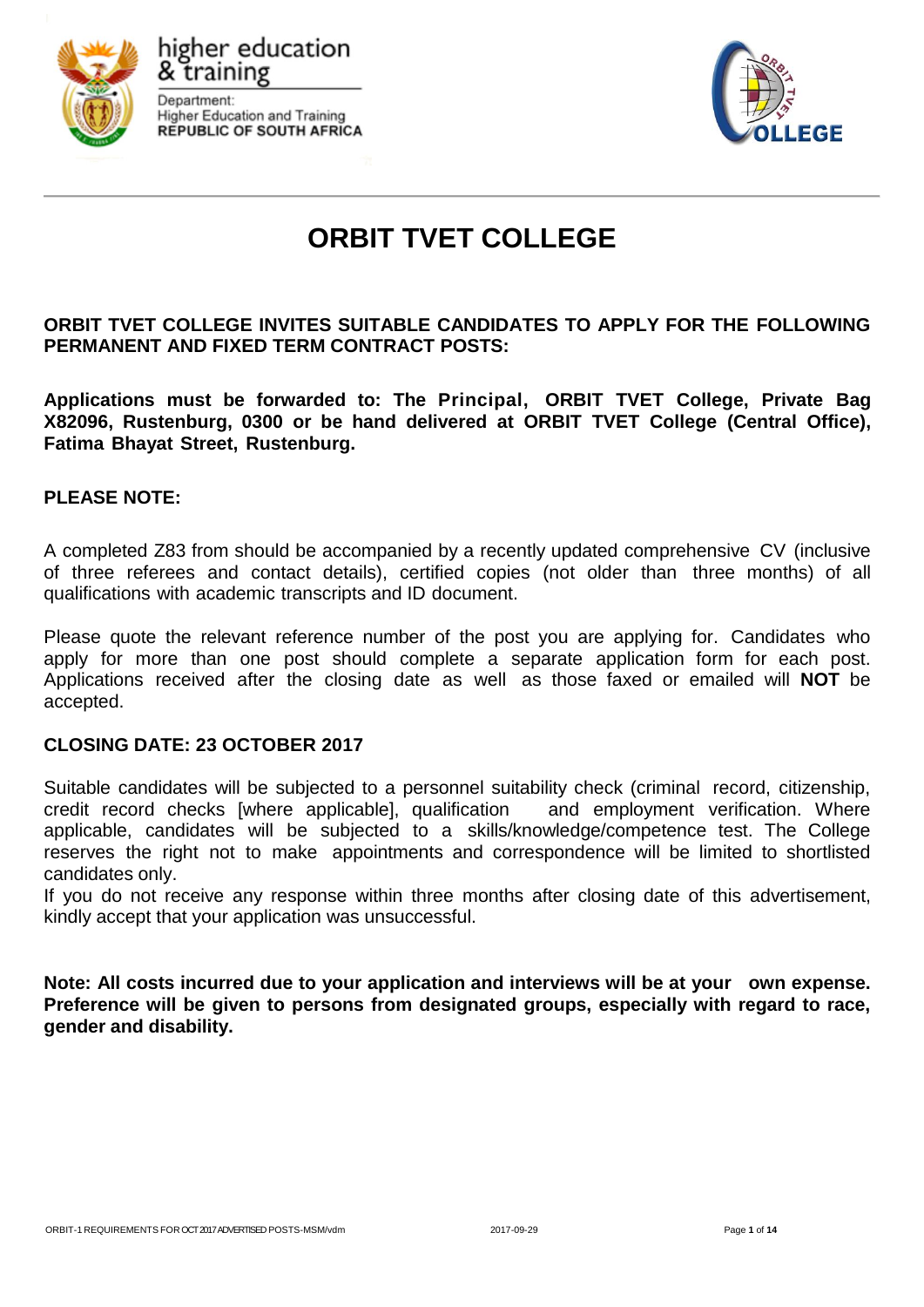# **Post: Labour Relations Officer. SL7 (R226 611 plus benefits). Central Office. Ref: ORB23/2017. Permanent**

## **Requirements, experience and skills:**

■ An appropriate National Diploma or Degree (REQV13) in Labour Relations. ● 2 years experience in a labour relations environment. ● A thorough knowledge of the TVET landscape, legislation, public service human resources policies and procedures, labour relations, collective agreements, conduct management, dispute resolution and conflict management techniques. ● A valid driver's licence.

● Proven computer skills, including Microsoft Word, Excel and PowerPoint ● Good presentation and facilitation skills.

## **Duties and responsibilities**

• Advise management on the promotion of sound labour relations. • Promote constructive employee relations consistent with broad objectives. ● Liaise with Union representatives on labour and other related issues. ● Deal with disputes, grievances, complaints and disciplinary cases and ensure compliance within prescribed time frames. • Give constant feedback to management at all levels with regard to labour relations. ● Conduct training on labour relations and employee code of conduct. ● Maintain records and submit reports on all labour relations matters.

# **Post: Academic Support Coordinator. PL3 (R367 773 plus benefits). Central Office. Ref: ORB24/2017. Permanent**

## **Requirements, experience and skills**

● A recognised 3 year Degree/Diploma (REQV 13) related to KPAs. ● Appropriate Teacher/Educator qualification. • SACE registration. Five years' experience in education and training with three years' experience in a TVET College student support environment or in vocational lecturing. ● Excellent listening, empathy and rapport-building skills. ● Working knowledge of the TVET Colleges landscape and its student support framework. ● Advanced computer skills in MS Excel, MS Word and PowerPoint. ● Strong leadership, monitoring, evaluation, coaching, mentoring and networking skills. • Working knowledge of effective academic student support strategies. •

● Ability to communicate effectively, both skills. ● A valid driver's licence.

## **Duties and responsibilities**

● Coordinate study and learning support strategies aimed at supporting academic excellence and success across the Campuses. • Monitor student performance per subject and programme across Campuses. ● Develop and coordinate the dissemination of study tools and techniques to students across the Campuses. ● Monitor the availability and utilisation of the internet café, academic lab and other academic support resources by students. ● Coordinate the support for students with special education and training needs. ● Coordinate an effective tracking system across the campuses regarding students that have left the College. ● Set and monitor standards of facility utilisation in promoting a culture of life-learning. ● Monitor and support Campuses in implementing career guidance processes for students enrolling at the College. ● Monitor and support the Campus Academic Support Officers. ● Liaise with the SETAS and employers in facilitating students' workplace experience and/or exposure. ● Maintain a database and tracking system of the College's graduates and alumni. ● Oversee the College's internship programme.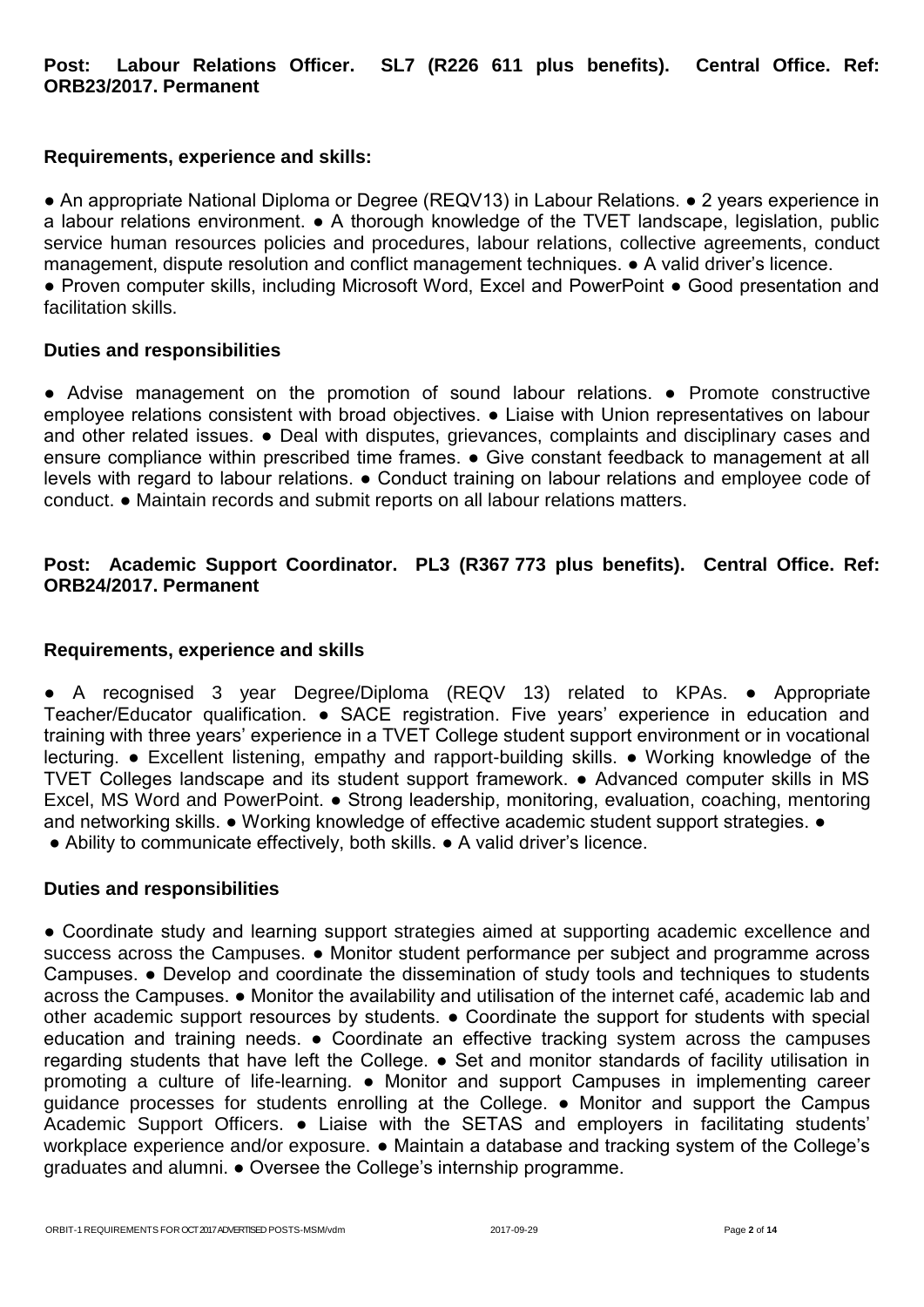**Post: HR Assistant. SL6 (R183 558 plus benefits). Central Office. Ref: ORB25/2017. Permanent**

# **Requirements, experience and skills**

● An appropriate National Diploma or Degree in Human Resources Management. ● Two years working experience in Human Resource environment. • Knowledge of the public service and human resource legislative and regulatory framework, policies and procedures. ● Knowledge of the TVET Colleges landscape would be an advantage. ● A valid drivers licence.

## **Duties and responsibilities**

● Administer the process of appointing and terminating employees. Provide clerical assistance in scheduling interviews and taking down minutes. • Administer the employee benefits scheme.

● Provide payroll information by collecting time and attendance records. ● Submits employee data reports by assembling, preparing and analysing data. ● Support the HR function in scheduling and conducting induction of new employees. ● Establish and maintain employee information by entering and updating employment and status-change data. ● Maintain employee confidence and protect operations by keeping human resource information confidential. ● Facilitate the process of archiving employee files. • Provide clerical support to the HRD Practitioner, the Labour Relations Officer and the HR Practitioner in administering the performance management of employees, labour relations matters and the employee wellness programme.

# **Post: IT System Administrator. SL6 (R183 558 plus benefits). Brits Campus. Ref: ORB26/2017. Permanent**

Requirements, experience and skills

● An appropriate 3 year Diploma or equivalent qualification in information technology. ● 2 years experience in an information technology environment ● Experience in the use of personal computer hardware and software with specific knowledge of spreadsheet, word processing and database applications; DOS and Windows operating systems, and integrated financial systems; knowledge of microcomputer hardware repair ● Experience with network hardware and operating systems, their installation and maintenance. ● Ability to communicate technical information in a nontechnical manner and to work effectively with users with varying levels of expertise. ● Knowledge of fundamental programming theories. ● Ability to diagnose and correct system problems. ● Ability to solve computer-related problems • Proven experience in providing all levels of user and application support. ● A drivers' licence will be an advantage

## **Duties and responsibilities**:

● Diagnose specific software related problems, interacting with vendors/consultant on corrective measures/applicability of suggested solutions ● Install and configure set-up commands, test and solve logs and conduct analysis and evaluation on the functionality of application software. • Set up, install and test new units prior to handover and monitoring functionality in the live environment.

ORBIT-1 REQUIREMENTS FOR OCT2017ADVERTISED POSTS-MSM/vdm 2017-09-29 Page **3** of **14**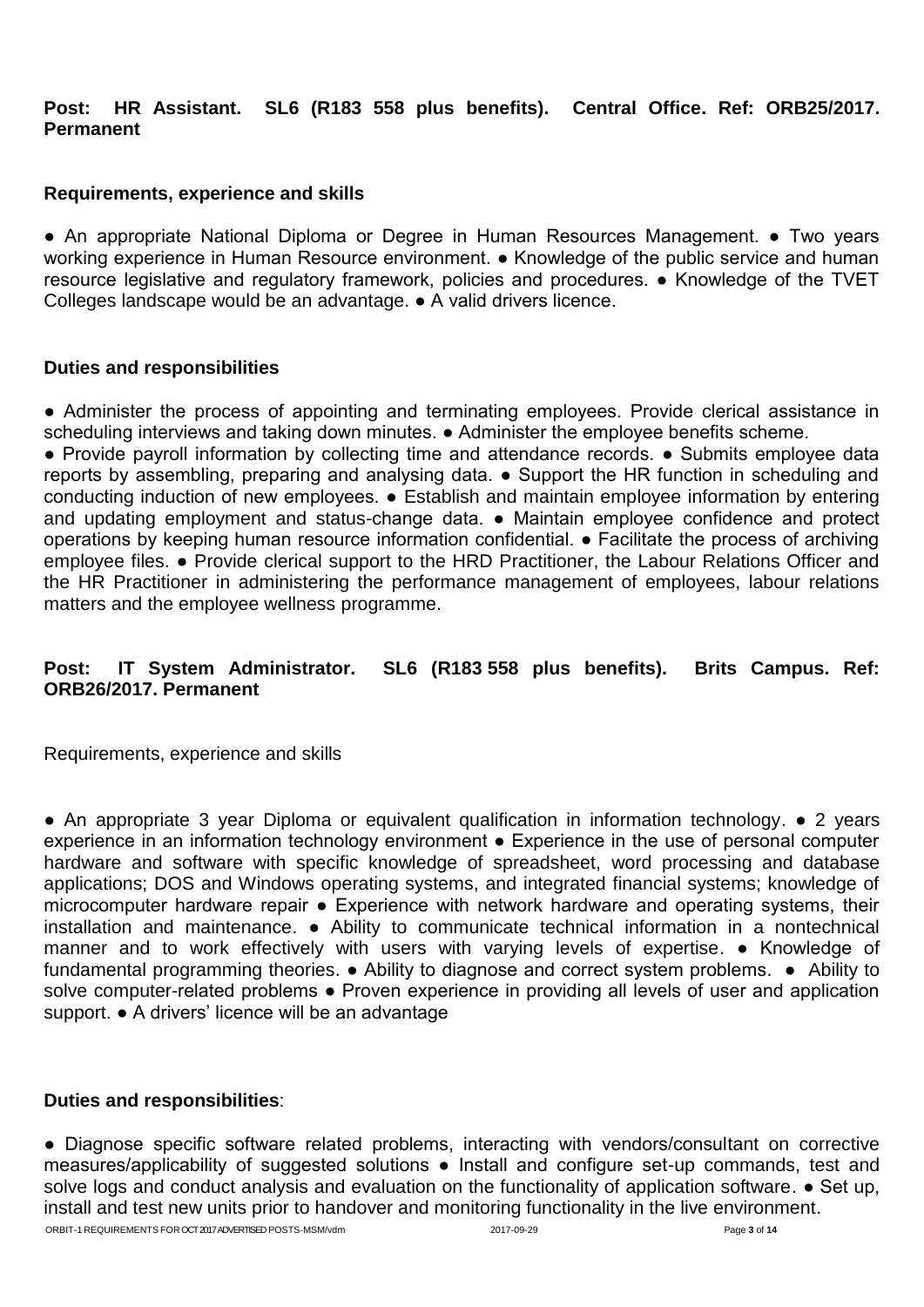● Maintain data dictionaries/ directories and control the distribution and retention of data on various storage devices • Receive and prioritise end user support calls and requests. • Troubleshoot less complex problems with remote and local users on line, telephonically and/or by visiting user sites to analyse, diagnose and resolve application and operating system related problems. ● Provide guidance to new users with start-up/log-on procedures and/or sequences, tools and capabilities of associated packages. ● Create short cuts to facilitate easy access to commonly used applications and/or set up fields and formats for reporting purposes. ● Administer the WAN and LAN networks.

● Monitor and administer the usage of the internet. ● Update the IT asset register. ● Maintain records of licences permitting the use of specific software. ● Perform system backup ● Implement appropriate security measures to safeguard data and restrict access appropriately. ● Audit web sites and applications to ensure that standards are met; security measures are in place and determine and address the impact of new requirements and programming changes required. ● Design, develop and maintain web applications (e.g. data modelling, coding, integration, testing, debugging, maintenance, documentation code libraries and reporting.

# **Post: Lecturer: Finance, Economics & Accounting. PL1 (R185 769 plus benefits). Brits Campus. Ref: ORB27/2017. Permanent**

## **Requirements, experience and skills**

REQV 13 in Financial Management / Accounting ● A Teachers qualification and a valid drivers' licence will be an advantage. ● In-depth knowledge of the subject ● Excellent communication in English (written and verbal), organizing, planning and administration skills. ● Ability to plan and deliver lessons ● Monitor students' performance and provide critical feedback in an objective and professional manner. ● Ability to relate to students in a professional manner and to promote a conducive teaching and learning environment.

## **Duties and responsibilities**:

Assist with recruitment, registration and induction of students • Facilitate general academic and career development of students ● Prepare lesson plans and lecture students in compliance with the College Annual Academic Plan, the Campus time- table and the College Quality Management System • Assess students, maintain assessment records and capture marks electronically in compliance with the College's policies and procedures. ● Create a conducive classroom environment and ensure efficient classroom management and discipline of students  $\bullet$ Report to the Senior Lecturer and liaise with the Student Support Officers in providing support interventions to students ● Distribute textbooks and student packs to students and maintain the necessary records ● Manage and monitor student attendance ● Invigilate internal and external examinations • Participate in student extra- curricular activities and promote the holistic development of students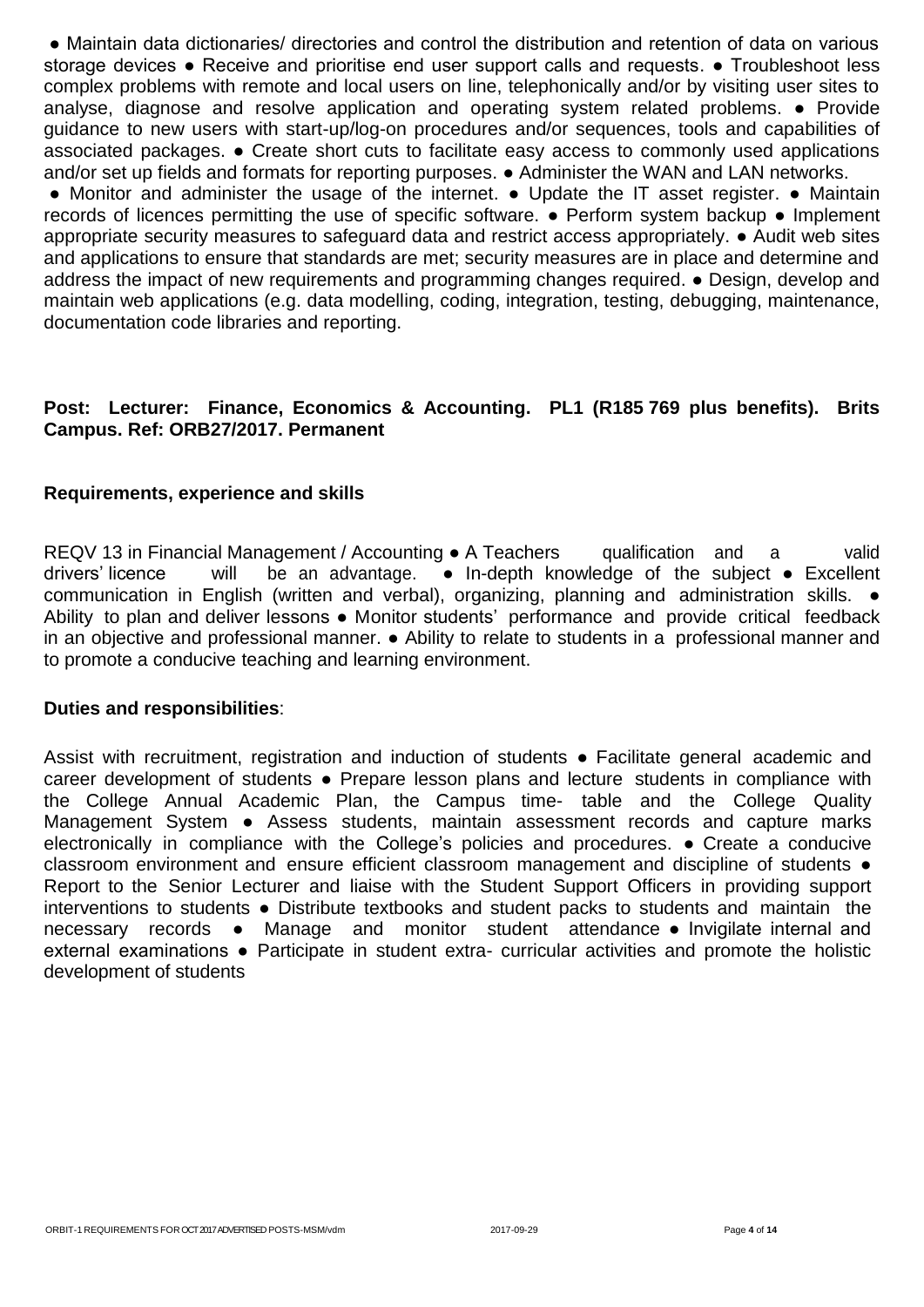# **Post: Academic Programmes Coordinator. Mankwe Campus. Salary PL3 (R367 773 Plus benefits). Ref No: ORB28/2017. Permanent**

## **Requirements and work experience**

● A recognised 3 year Degree/Diploma which must include a Teachers qualification. ● At least 5 years lecturing experience, preferably in a TVET College, with three years at an academic supervisory level. • Accreditation as an Assessor and Moderator would be a strong recommendation. ● Extensive knowledge of academic assessment and moderation procedures. ● Sound knowledge of the TVET Colleges landscape. ● Strong planning, organising, monitoring and evaluation skills. ● Ability to handle pressure and meet deadlines. ● Strong leadership, communication, negotiation, networking, reporting and problem solving skills. ● Ability to manage performance and provide critical feedback in an objective manner. • SACE registration. • Knowledge of public administration, policies and procedures pertinent to human resources management, financial management and education and training. . ● Ability to promote an environment conducive to teaching and learning and to the holistic development of students.  $\bullet$ Advanced computer skills (MS Word, MS Excel and PowerPoint. ● A valid drivers licence.

## **Duties and responsibilities**:

● Supervise the performance and development of academic staff on the campus. ● Oversee the registration enrolment and induction of students. ● Coordinate campus timetabling. ● Oversee the implementation of best practice in relation to teaching and learning. ● Monitor programme delivery. ● Quality assure the annual development plans for the Campus academic staff. ● Coordinate assessments and examinations on Campus. ● Support and facilitate the placement of students and lecturers in gaining work based experience/exposure and work integrated learning. ● Support the Campus Manager in ensuring effective Campus management and administration. ● Compile and submit reports on the academic performance of the Campus.

# **Post: Lecturer: Life Orientation. PL1 (R185 769 plus benefits). Mankwe Campus. Ref: ORB29/2017. Permanent**

## **Requirements, experience and skills**

REQV 13 with Computer as a major subject ● A Teachers qualification and a valid drivers' licence will be an advantage. ● In-depth knowledge of the subject ● Excellent communication in English (written and verbal), organizing, planning and administration skills. ● Ability to plan and deliver lessons • Monitor students' performance and provide critical feedback in an objective and professional manner. ● Ability to relate to students in a professional manner and to promote a conducive teaching and learning environment.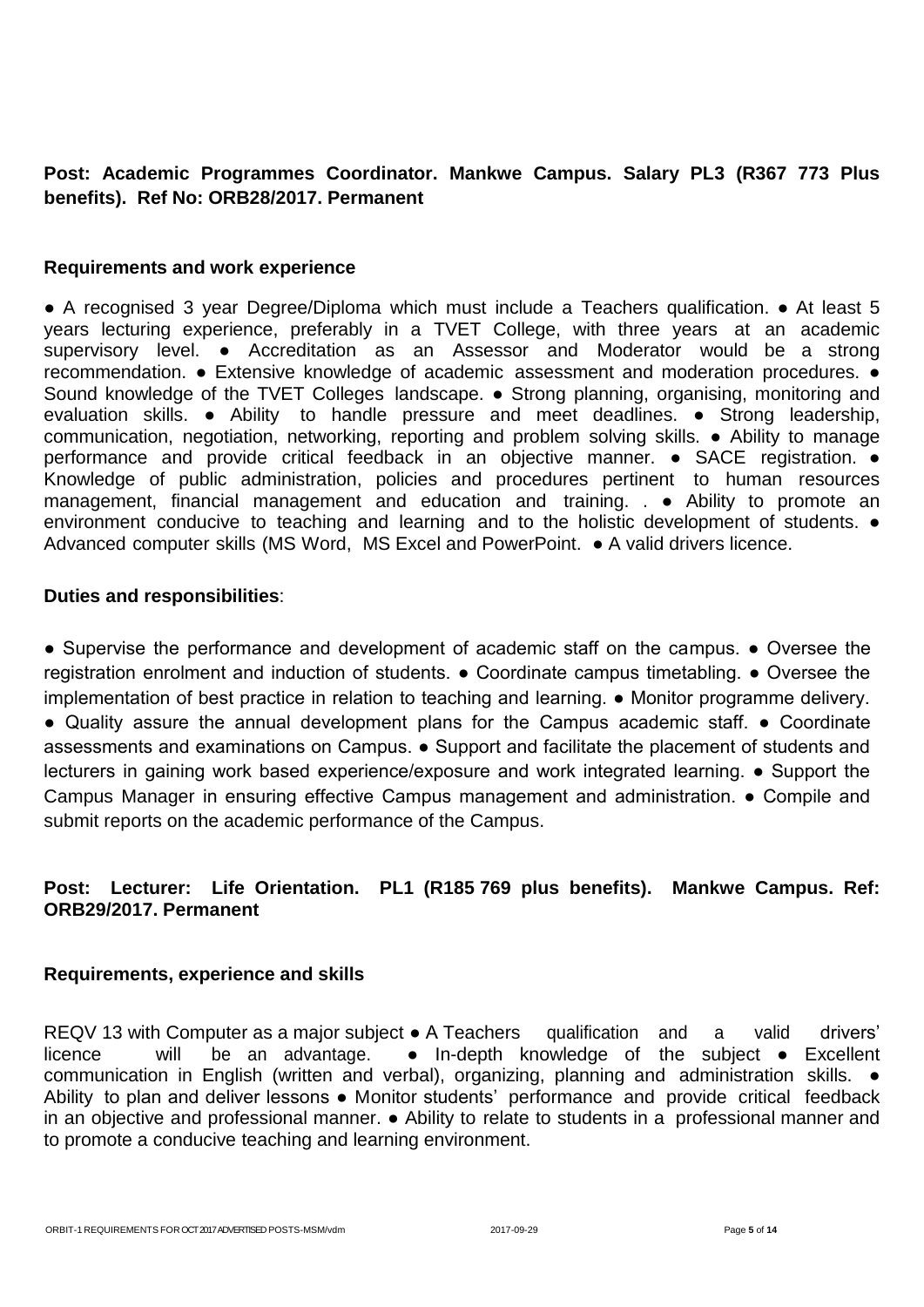## **Duties and responsibilities**:

Assist with recruitment, registration and induction of students • Facilitate general academic and career development of students ● Prepare lesson plans and lecture students in compliance with the College Annual Academic Plan, the Campus time- table and the College Quality Management System • Assess students, maintain assessment records and capture marks electronically in compliance with the College's policies and procedures. ● Create a conducive classroom environment and ensure efficient classroom management and discipline of students  $\bullet$ Report to the Senior Lecturer and liaise with the Student Support Officers in providing support interventions to students ● Distribute textbooks and student packs to students and maintain the necessary records ● Manage and monitor student attendance ● Invigilate internal and external examinations • Participate in student extra- curricular activities and promote the holistic development of students

# **Post: Lecturer: Boilermaking. PL1 (R185 769 plus benefits). Mankwe Campus. Ref: ORB30/2017. Permanent**

## **Requirements, experience and skills**

REQV 13 in Boilermaking • A Teachers qualification and a valid drivers' licence will be an advantage. ● In-depth knowledge of the subject ● Excellent communication in English (written and verbal), organizing, planning and administration skills. • Ability to plan and deliver lessons • Monitor students' performance and provide critical feedback in an objective and professional manner. ● Ability to relate to students in a professional manner and to promote a conducive teaching and learning environment.

## **Duties and responsibilities**:

Assist with recruitment, registration and induction of students • Facilitate general academic and career development of students ● Prepare lesson plans and lecture students in compliance with the College Annual Academic Plan, the Campus time- table and the College Quality Management System • Assess students, maintain assessment records and capture marks electronically in compliance with the College's policies and procedures. ● Create a conducive classroom environment and ensure efficient classroom management and discipline of students  $\bullet$ Report to the Senior Lecturer and liaise with the Student Support Officers in providing support interventions to students ● Distribute textbooks and student packs to students and maintain the necessary records ● Manage and monitor student attendance ● Invigilate internal and external examinations • Participate in student extra- curricular activities and promote the holistic development of students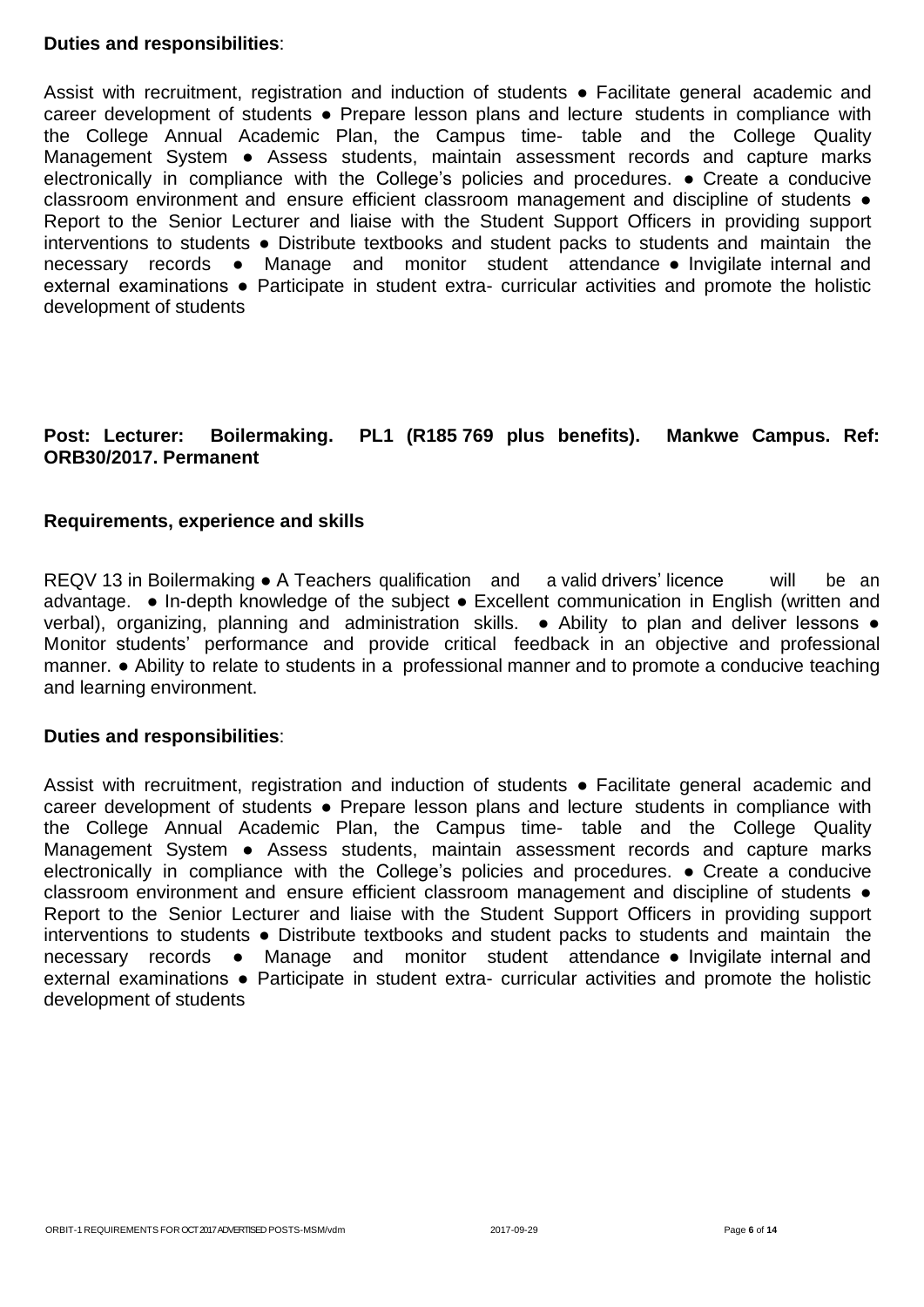# **Post: Data Capturer Examinations. SL5 (R152 862 plus benefits). Mankwe Campus. Ref: ORB31/2017. Permanent**

# **Requirements, experience and skills**

● National Diploma in Office Administration / Management Assistant ● Good computer, communication, interpersonal and problem solving skills. ● Good record keeping and administrative skills. • Ability to pay attention to detail. • Transactional experience on the BMS or DB2000 system will be an advantage.

## **Duties and responsibilities:**

● Store student enrolment documentation ● Capture and reconcile student information ● Administer data exceptions and corrections  $\bullet$  Process the details of application for programmes and credits.  $\bullet$ administer the student registration process ● Remove and replace consumable items from specific office equipment, transmit/receive facsimile and/or attend to the photocopying of correspondence/documents ● Maintain stocks of standard forms and stationery and complete requisition orders to facilitate the replenishment of items prior to depletion ● Print proof of registration ● Attend to enquiries regarding student enrolment and examination entries ● Type letters of confirmations for student enrolment ● Store information systematically in hard copy as well as electronically ● Correct prelims for examination entries to DHET ● Cancellation of programme and subject enrolment. Provide clerical and secretarial support to the management of examinations.  $\bullet$ Issue examination permits and examination results

# **Post: Academic Assistant Afternoon & Evening Classes. SL5 (R152 862 plus benefits). Mankwe Campus. Ref: ORB32/2017. Permanent**

# **Requirements, experience and skills**

NC(V) Level 4 Certificate in Office administration or N6 Management Assistant**.** Proficiency in information processing and/or typing**.** ● Good computer, communication, interpersonal and problem solving skills. • Good record keeping and administrative skills. • Ability to pay attention to detail. • Transactional experience on the BMS or DB2000 system will be a strong recommendation. ● Ability to work under pressure and to meet deadlines.

## **Duties and responsibilities:**

**●** Type reports/plans/letters/presentations and other correspondence. **●** Schedule meetings and arrange venues, invitations, refreshments. **●**Take minutes at meetings. **●** Answer interpersonal communication and queries. **●** Capture departmental data. **●** Maintain department filing and records.

**●** Administer the requisition and utilization of office equipment, consumables and furniture.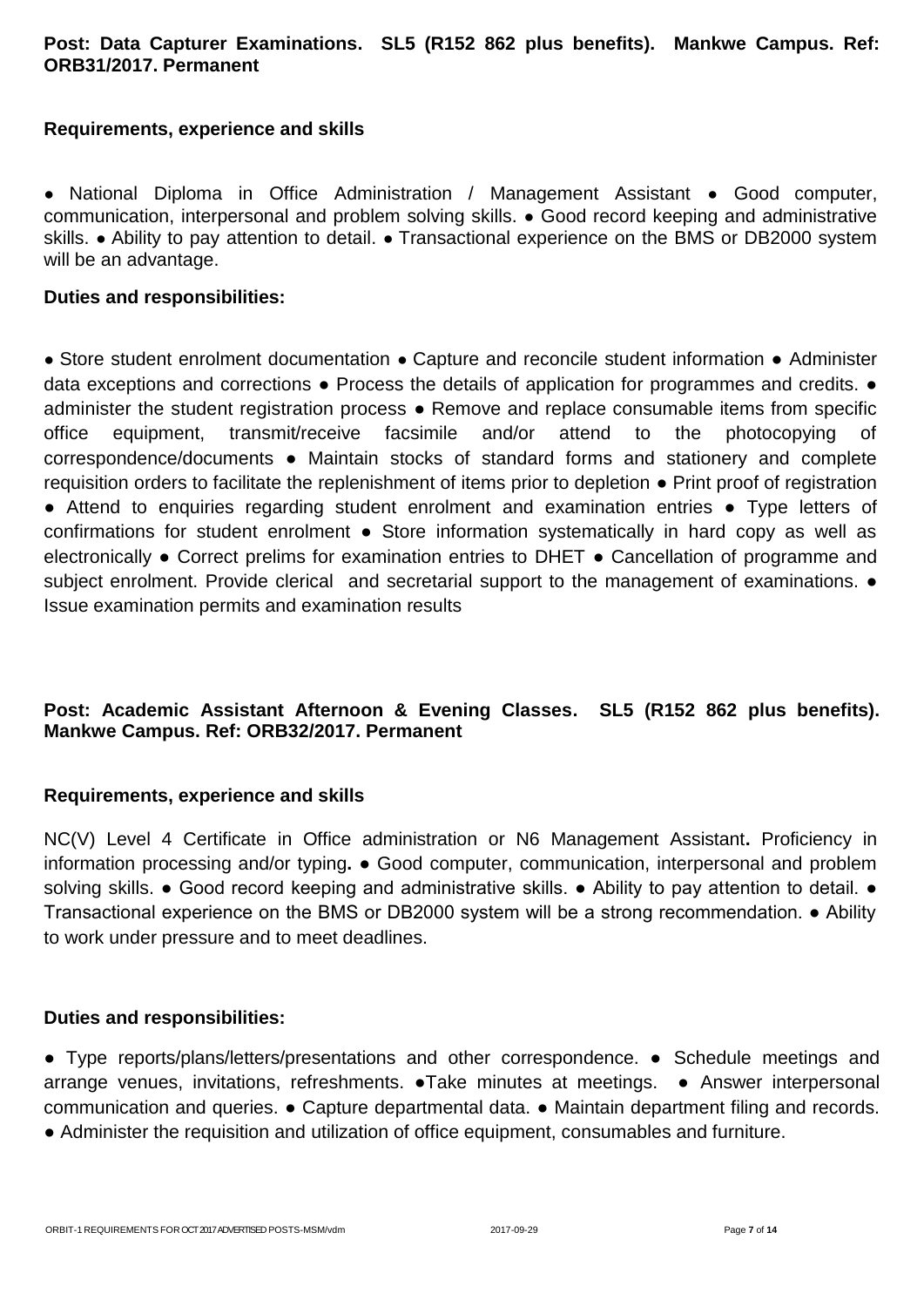# **Post: Academic Assistant Hospitality & Tourism. SL5 (R152 862 plus benefits). Mankwe Campus. Ref: ORB33/2017. Permanent**

# **Requirements, experience and skills**

NC(V) Level 4 Certificate in Office administration or N6 Management Assistant**.** Proficiency in information processing and/or typing**.** ● Good computer, communication, interpersonal and problem solving skills. • Good record keeping and administrative skills. • Ability to pay attention to detail. • Transactional experience on the BMS or DB2000 system will be a strong recommendation. ● Ability to work under pressure and to meet deadlines.

## **Duties and responsibilities:**

**●** Type reports/plans/letters/presentations and other correspondence. **●** Schedule meetings and arrange venues, invitations, refreshments. **●**Take minutes at meetings when required. **●** Answer interpersonal communication and queries. **●** Capture departmental data. **●** Maintain department filing and records. **●** Administer the requisition and utilization of office equipment, consumables and furniture. **●** Provide clerical and secretarial support to the Campus

# **Post: Academic Assistant Artisan Development. SL5 (R152 862 plus benefits). Mankwe Campus. Ref: ORB34/2017. Permanent**

# **Requirements, experience and skills**

NC(V) Level 4 Certificate in Office administration or N6 Management Assistant**.** Proficiency in information processing and/or typing**.** ● Good computer, communication, interpersonal and problem solving skills. • Good record keeping and administrative skills. • Ability to pay attention to detail. • Transactional experience on the BMS or DB2000 system will be a strong recommendation. ● Ability to work under pressure and to meet deadlines.

Duties and responsibilities:

● Type reports/plans/letters/presentations and other correspondence. ● Schedule meetings and arrange venues, invitations, refreshments. ●Take minutes at meetings when required. ● Answer interpersonal communication and queries. ● Capture departmental data. ● Maintain department filing and records. ● Administer the requisition and utilization of office equipment, consumables and furniture. ● Provide clerical and secretarial support to the Campus.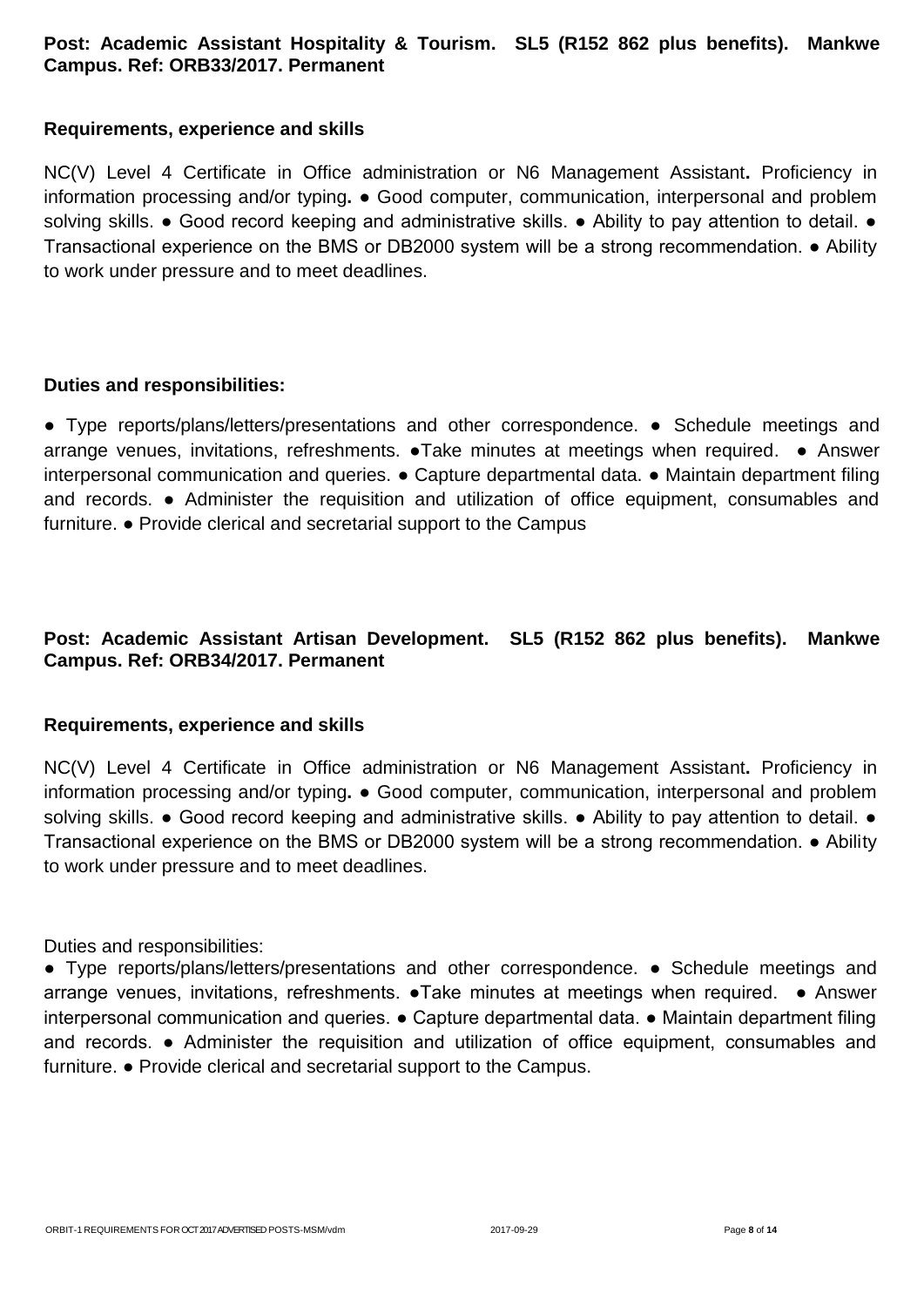# **Post: Female Hostel Supervisor. SL5 (R152 862 plus benefits). Mankwe Campus. Ref: ORB35/2017. Permanent. (Re-advertisement)**

# **Requirements, experience and skills:**

● Grade 12 certificate or equivalent qualification ● Between 3 to 5 years' experience in the student accommodation environment. ● Ability to motivate and/or work with students. Emotional resilience. ● Good verbal and written communication skills. ● Emergency First Aid or Health and Safety Certificate will be an advantage. ● Ability to handle pressure and work extended hours. ● Good general office administration – computer literacy in Ms Word; filing, etc. ● Ability to supervise a team of general assistants. ● Ability to prioritise and manage own work.

# **Duties and responsibilities:**

● Liaise with the Hostel Manager, the Head of Administration and Facilities Manager and ensure that the student residence (hostel) is regularly cleaned, repaired and maintained in a condition compliant to health and safety standards. ● Conduct routine hostel risk assessment and submit reports to the Hostel Manager. ● Initiate orders and be accountable for the consumables as shall from time to time be required for the female hostels.  $\bullet$  Liaise with the Student Support Officer Social in assisting hostel students to access NSFAS bursaries. ● Contribute to the effective management and functioning of the student residences. ● Enforce Student Code of Conduct and manage student discipline in the hostels. ● Establish close relationships and good communication with all parents. ● Participate fully in the life of the student hostel as a community and extended family. ● Assist the Campus in administering registration of students.

● Maintain a reliable record of hostel students.

# **POST: Campus Manager. SL10 (R417 552 plus benefits). Rustenburg Campus. Ref: ORB36/2017. Permanent**

# **Requirements, experience and skills**

● A recognised 3 year Degree/Diploma (REQV 13) related to KPAs including an appropriate Teacher/Educator qualification. ● SACE registration. Seven years' experience in an Educational Institution of which three must have been at a management level. ● Knowledge/experience of supervision, timetables, staff utilisation and examinations/assessments. ●Thorough knowledge and understanding of relevant legislation and the TVET College landscape. ●Sound knowledge of Financial Management, HR Management, Project Management, QMS, Diversity Management, Conflict Management and negotiations. • Advanced computer skills. Advanced oral and written communication skills in English and ability to communicate in English on a high level. ●Ability to work under pressure. ● Leadership and strategic thinking skills. ● Good analytical skills and the ability to liaise at highest level. • Managerial, supervisory, problem solving, motivational, negotiation and good interpersonal skills. ● Project and Resource Management skills.

● A valid driver's licence

# **Duties and responsibilities**

• Reports to the Principal on general governance and management issues, to the Deputy Principal Academic Programmes and Student Support Services on Academic Programmes and Student Affairs and to the Deputy Principal Corporate Services on HR, IT, Administration and Communication and to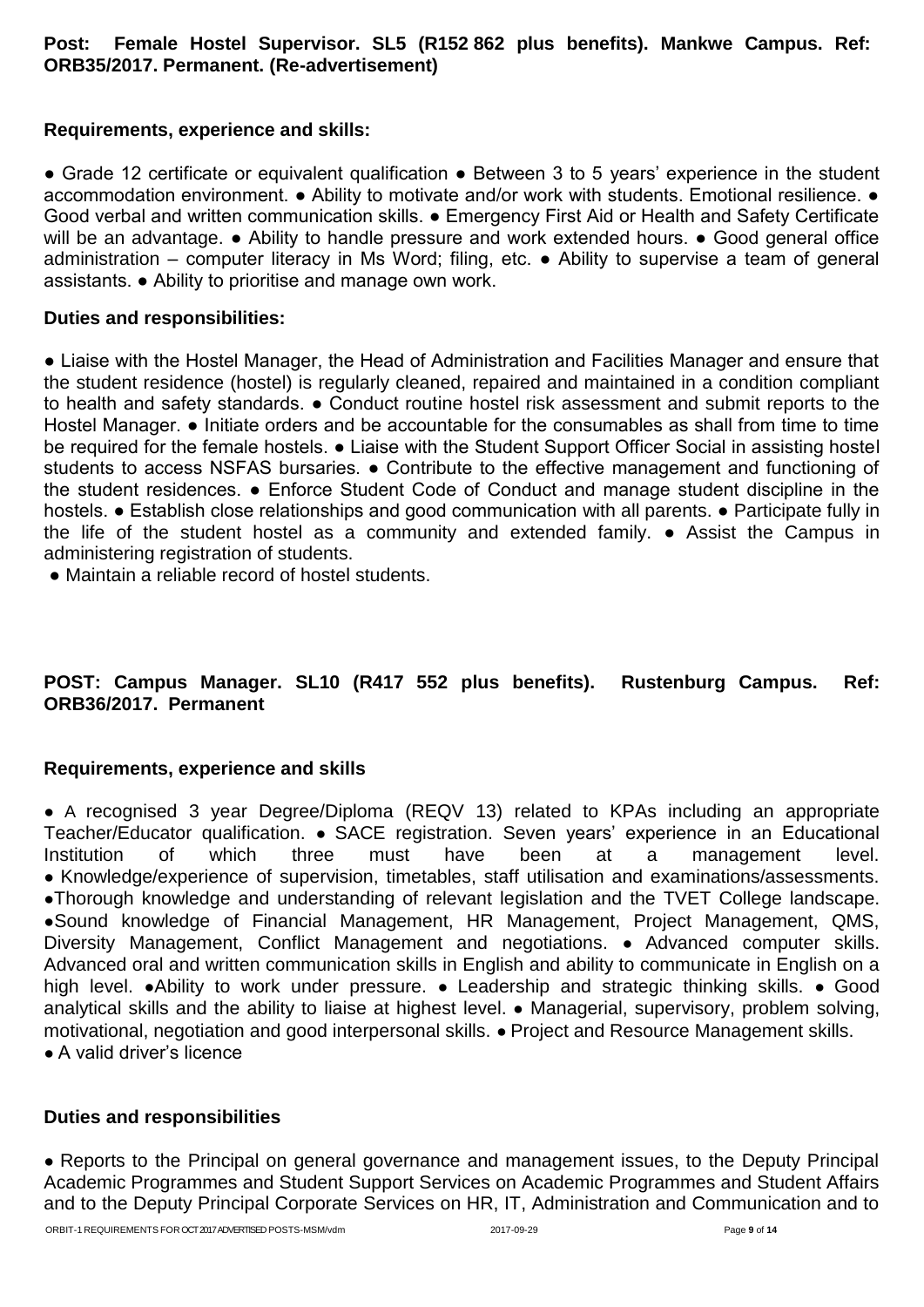the Deputy Principal Finance on Financial and Supply Chain Management. ● Implement and monitor policy compliance. ● Initiate new innovations that are congruent to the strategic plan of the College.

• Ensure quality assurance of learning delivery, academic excellence and student retention and success. • Promote an environment conducive to effective teaching and learning. • Oversee and monitor staff capacity building activities in collaboration with the Human Resources Manager.

● Maintain staff and students discipline. ● Ensure an equitable workload distribution for staff.

● Ensure proper utilisation, maintenance and security of resources, facilities and grounds. ● Oversee and monitor enrolment and registration as well as assessment and examinations activities.  $\bullet$ Establish and maintain partnerships with business firms and government departments.

● Ensure students and lecturers obtain work based experience/exposure and work integrated learning. ● Guide, supervise and offer professional advice to staff. ● Responsible for the smooth running of the Campus in general, as well as ensuring that all requests from the Central Office and the Department of Higher Education and Training are adhered to within the stipulated time frames. ● Oversee and monitor all administrative and financial activities.

# **Post: HoD Artisan Development and Partnerships. PL3 (R367 773 plus benefits). Rustenburg Campus. Ref: ORB37/2017. Permanent**

## **Requirements, experience and skills**

● A recognised 3 year Degree/Diploma including a teaching qualification. ● Training as an artisan would be an advantage. • Minimum of seven years experience of which three years must include experience in managing Lecturers/Facilitators. ● Extensive knowledge of the TVET College landscape and programmes geared towards artisan development. ● Strong leadership, communication, project management, budgeting, entrepreneurial, problem solving, negotiation, resource mobilisation, monitoring, evaluation, reporting, facilitation and presentation skills. ● A demonstrated ability to meet and deal effectively with all levels of contacts. ● Advanced computer skills in MS Word, Ms Excel and PowerPoint. ● A valid drivers licence.

## **Duties and responsibilities**

● Identify and manage appropriate artisan development programmes including the appointment of contract project staff as required. ● Develop a responsive and flexible occupational programmes curriculum. ● Develop, implement and maintain programme quality systems and processes including assessment, moderation and performance records. ● Develop and manage programme budgets and report on programme performance. • Identify and facilitate the development and/or acquisition of learner material, equipment and other resource requirements. ● Oversee the development of project plans, including milestones, resource requirements and timeframes. ● Manage the registration of students. ● Manage and oversee the performance and development of facilitators. ● Manage and participate in key customer stakeholder interactions (SETA's, community forums, local business and local government). ● Establish and maintain programme-related industry links to ensure programme relevance. ● Ensure facilitators/teaching staff interaction with industry applications, technologies and related job skill requirements. ● Establish and maintain a database of key related industries/professional bodies and access regular input from these representatives. ● Compile the annual operational plan. ● Advise and support the College in fast tracking the development of artisans.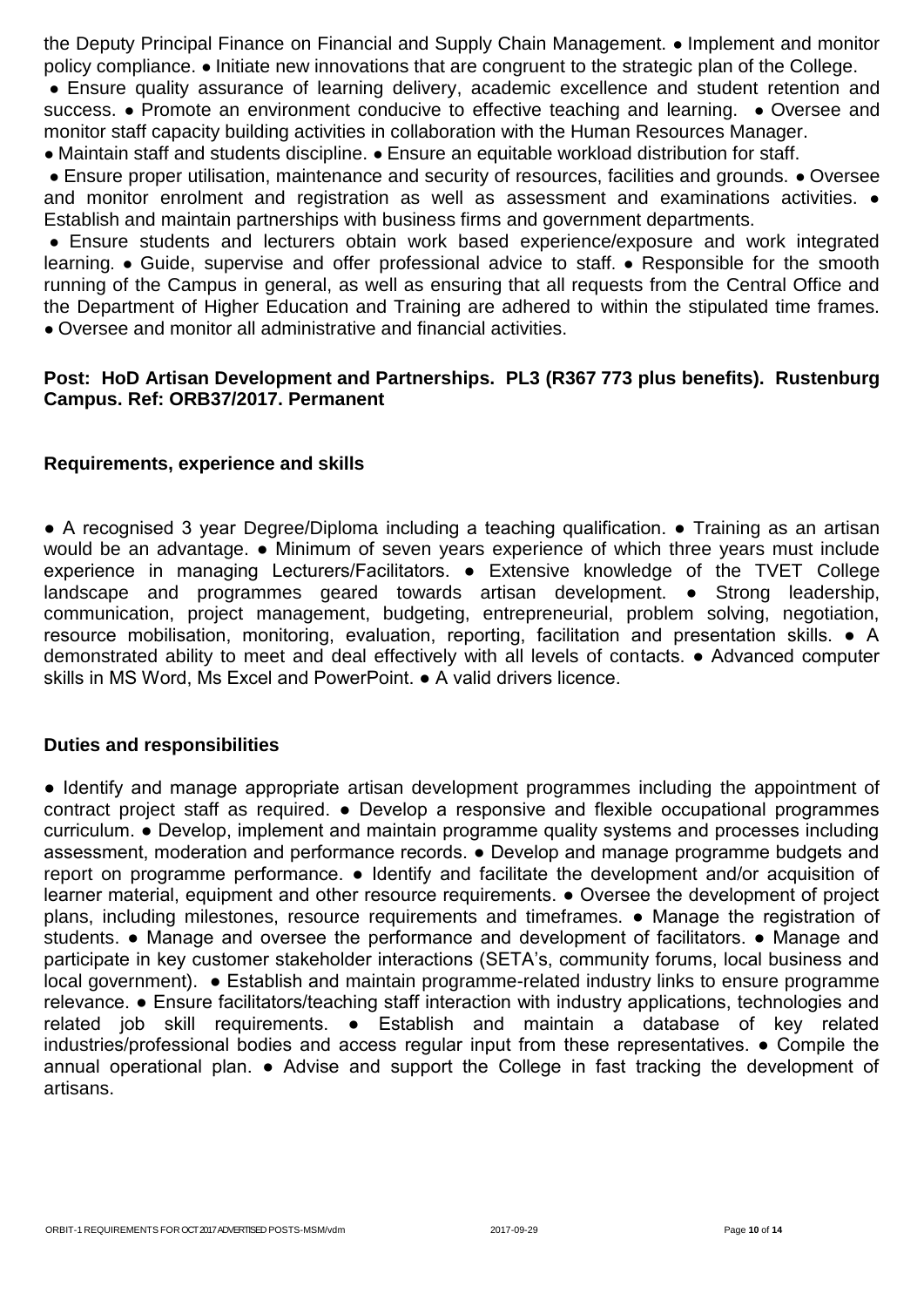# **Post: Lecturer: Electrical Engineering. PL1 (R185 769 plus benefits). Rustenburg Campus. Ref: ORB38/2017. Permanent**

# **Requirements, experience and skills**

REQV 13 in Electrical Engineering • A Teachers qualification and a valid drivers' licence will be an advantage. • In-depth knowledge of the subject • Excellent communication in English (written and verbal), organizing, planning and administration skills. • Ability to plan and deliver lessons • Monitor students' performance and provide critical feedback in an objective and professional manner. ● Ability to relate to students in a professional manner and to promote a conducive teaching and learning environment.

## **Duties and responsibilities**:

Assist with recruitment, registration and induction of students • Facilitate general academic and career development of students • Prepare lesson plans and lecture students in compliance with the College Annual Academic Plan, the Campus time- table and the College Quality Management System • Assess students, maintain assessment records and capture marks electronically in compliance with the College's policies and procedures. ● Create a conducive classroom environment and ensure efficient classroom management and discipline of students  $\bullet$ Report to the Senior Lecturer and liaise with the Student Support Officers in providing support interventions to students ● Distribute textbooks and student packs to students and maintain the necessary records ● Manage and monitor student attendance ● Invigilate internal and external examinations • Participate in student extra- curricular activities and promote the holistic development of students

# **Post: Lecturer: Electrical Engineering. PL1 (R185 769 plus benefits). Rustenburg Campus. Ref: ORB39/2017. Permanent**

## **Requirements, experience and skills**

REQV 13 in Electrical Engineering ● A Teachers qualification and a valid drivers' licence will be an advantage. • In-depth knowledge of the subject • Excellent communication in English (written and verbal), organizing, planning and administration skills. • Ability to plan and deliver lessons • Monitor students' performance and provide critical feedback in an objective and professional manner. ● Ability to relate to students in a professional manner and to promote a conducive teaching and learning environment.

## **Duties and responsibilities**:

Assist with recruitment, registration and induction of students • Facilitate general academic and career development of students ● Prepare lesson plans and lecture students in compliance with the College Annual Academic Plan, the Campus time- table and the College Quality Management System ● Assess students, maintain assessment records and capture marks electronically in compliance with the College's policies and procedures. ● Create a conducive classroom environment and ensure efficient classroom management and discipline of students  $\bullet$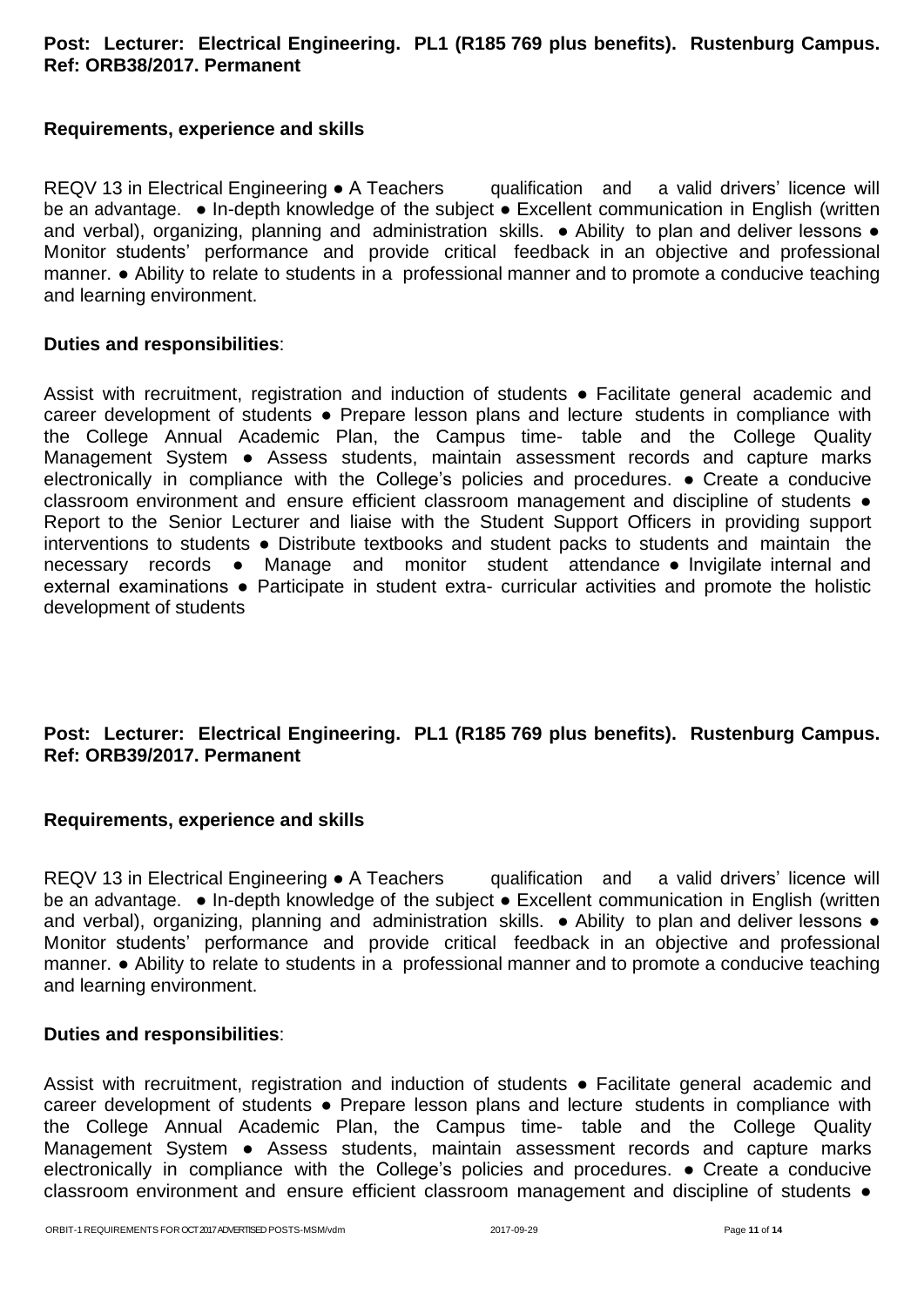Report to the Senior Lecturer and liaise with the Student Support Officers in providing support interventions to students ● Distribute textbooks and student packs to students and maintain the necessary records ● Manage and monitor student attendance ● Invigilate internal and external examinations ● Participate in student extra- curricular activities and promote the holistic development of students

# **Post: Lecturer: Boilermaking. PL1 (R185 769 plus benefits). Rustenburg Campus. Ref: ORB40/2017. Permanent**

## **Requirements, experience and skills**

REQV 13 in Boilermaking ● A Teachers qualification and a valid drivers' licence will be an advantage. ● In-depth knowledge of the subject ● Excellent communication in English (written and verbal), organizing, planning and administration skills. • Ability to plan and deliver lessons • Monitor students' performance and provide critical feedback in an objective and professional manner. ● Ability to relate to students in a professional manner and to promote a conducive teaching and learning environment.

## **Duties and responsibilities**:

Assist with recruitment, registration and induction of students • Facilitate general academic and career development of students ● Prepare lesson plans and lecture students in compliance with the College Annual Academic Plan, the Campus time- table and the College Quality Management System ● Assess students, maintain assessment records and capture marks electronically in compliance with the College's policies and procedures. ● Create a conducive classroom environment and ensure efficient classroom management and discipline of students ● Report to the Senior Lecturer and liaise with the Student Support Officers in providing support interventions to students ● Distribute textbooks and student packs to students and maintain the necessary records ● Manage and monitor student attendance ● Invigilate internal and external examinations • Participate in student extra- curricular activities and promote the holistic development of students

# **Post: Lecturer: Mathematics. PL1 (R185 769 plus benefits). Rustenburg Campus. Ref: ORB41/2017. Permanent**

## **Requirements, experience and skills**

REQV 13 with Mathematics as a major subject • A Teachers qualification and a valid drivers' licence will be an advantage. ● In-depth knowledge of the subject ● Excellent communication in English (written and verbal), organizing, planning and administration skills. ● Ability to plan and deliver lessons ● Monitor students' performance and provide critical feedback in an objective and professional manner. ● Ability to relate to students in a professional manner and to promote a conducive teaching and learning environment.

## **Duties and responsibilities**:

Assist with recruitment, registration and induction of students • Facilitate general academic and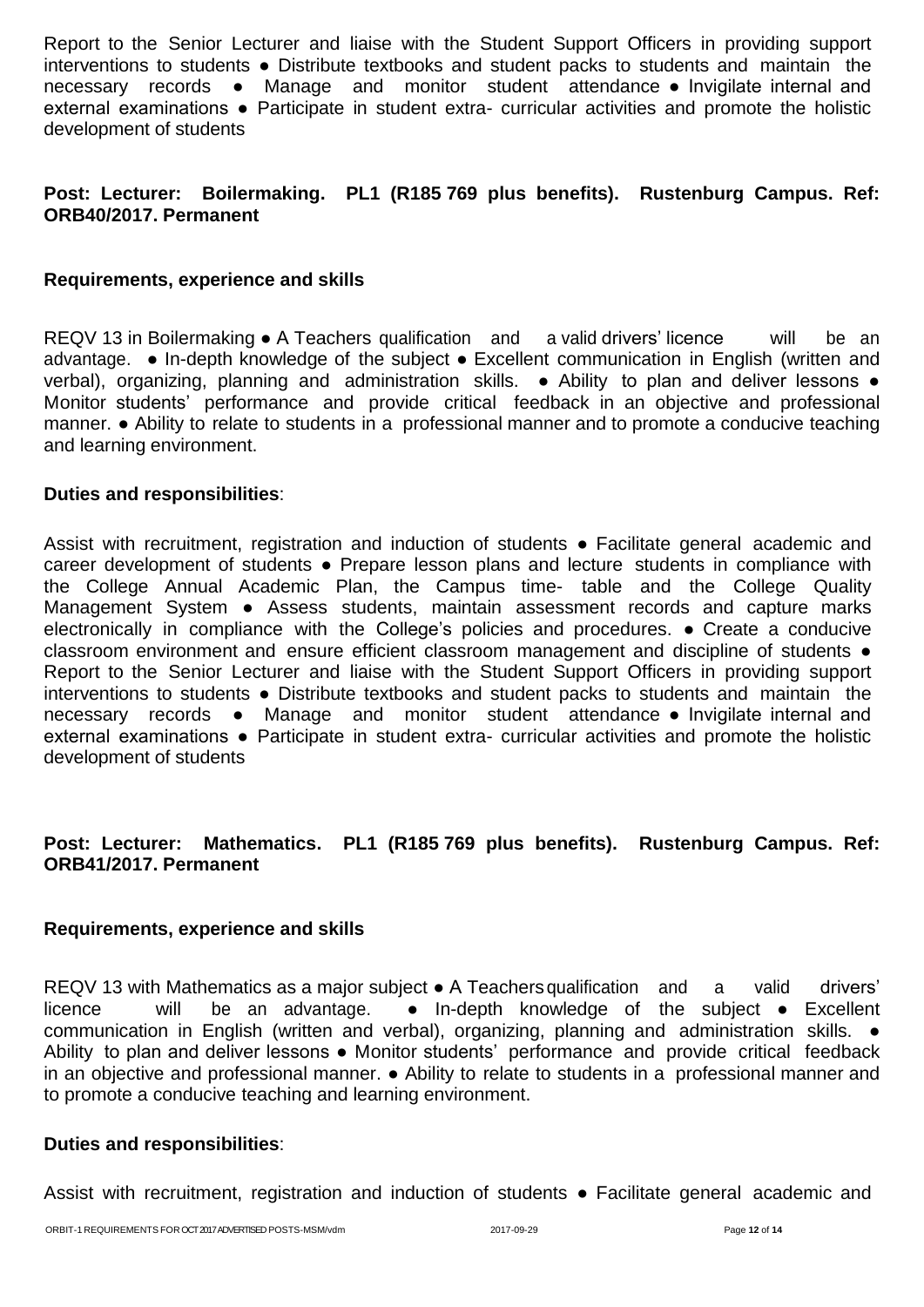career development of students ● Prepare lesson plans and lecture students in compliance with the College Annual Academic Plan, the Campus time- table and the College Quality Management System • Assess students, maintain assessment records and capture marks electronically in compliance with the College's policies and procedures. ● Create a conducive classroom environment and ensure efficient classroom management and discipline of students ● Report to the Senior Lecturer and liaise with the Student Support Officers in providing support interventions to students ● Distribute textbooks and student packs to students and maintain the necessary records ● Manage and monitor student attendance ● Invigilate internal and external examinations • Participate in student extra- curricular activities and promote the holistic development of students

# **Post: Lecturer: Cosmetology. PL1 (R185 769 plus benefits). Rustenburg Campus. Ref: ORB42/2017. Permanent**

# **Requirements, experience and skills**

REQV 13 in Cosmetology ● A Teachers qualification and a valid drivers' licence will be an advantage. ● In-depth knowledge of the subject ● Excellent communication in English (written and verbal), organizing, planning and administration skills. • Ability to plan and deliver lessons • Monitor students' performance and provide critical feedback in an objective and professional manner. ● Ability to relate to students in a professional manner and to promote a conducive teaching and learning environment.

## **Duties and responsibilities**:

Assist with recruitment, registration and induction of students • Facilitate general academic and career development of students ● Prepare lesson plans and lecture students in compliance with the College Annual Academic Plan, the Campus time- table and the College Quality Management System • Assess students, maintain assessment records and capture marks electronically in compliance with the College's policies and procedures. ● Create a conducive classroom environment and ensure efficient classroom management and discipline of students ● Report to the Senior Lecturer and liaise with the Student Support Officers in providing support interventions to students ● Distribute textbooks and student packs to students and maintain the necessary records ● Manage and monitor student attendance ● Invigilate internal and external examinations • Participate in student extra- curricular activities and promote the holistic development of students

# **Post: Data Capturer SL5 (R152 862 plus benefits). Rustenburg Campus. Ref: ORB43/2017. Permanent**

## **Requirements, experience and skills**

● National Diploma in Office Administration / Management Assistant ● Good computer, communication, interpersonal and problem solving skills. ● Good record keeping and administrative skills. • Ability to pay attention to detail. • Transactional experience on the BMS or DB2000 system will be a strong recommendation.